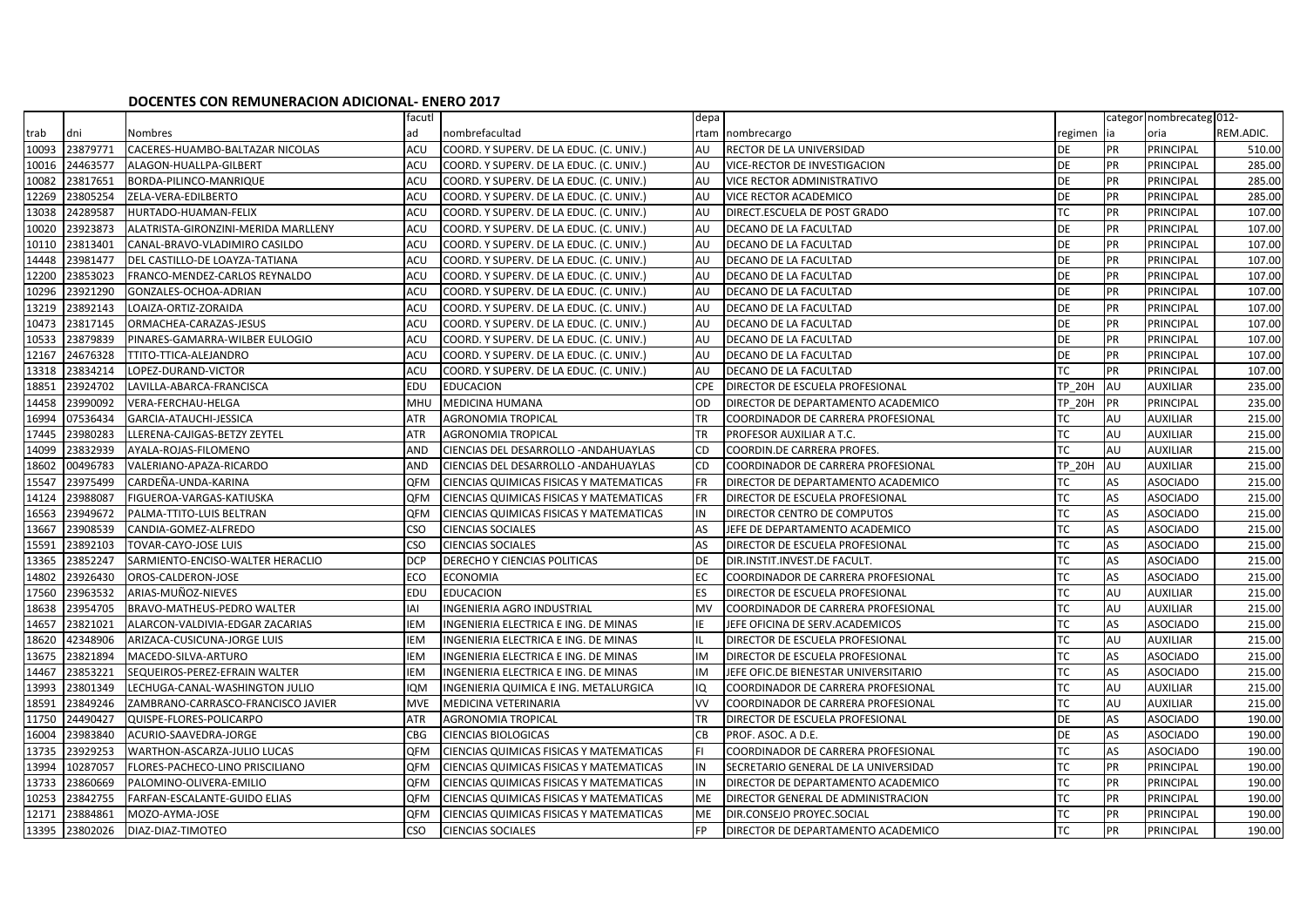| 12048 | 23817858 | YAÑEZ-MUJICA-PERCY EDGARD                | CSO        | <b>CIENCIAS SOCIALES</b>                | <b>FP</b> | <b>DIRECTOR DE ESCUELA PROFESIONAL</b>    | DE        | AS | <b>ASOCIADO</b> | 190.00 |
|-------|----------|------------------------------------------|------------|-----------------------------------------|-----------|-------------------------------------------|-----------|----|-----------------|--------|
| 13464 | 23837351 | AGUIRRE-ABARCA-SILVIA ELENA              | <b>DCP</b> | DERECHO Y CIENCIAS POLITICAS            | DE        | DIRECTOR DE DEPARTAMENTO ACADEMICO        | TC        | PR | PRINCIPAL       | 190.00 |
| 14621 | 23964346 | USCAMAYTA-CARRASCO-WILFREDO              | <b>DCP</b> | DERECHO Y CIENCIAS POLITICAS            | DE        | DIRECTOR DE ESCUELA PROFESIONAL           | ТC        | PR | PRINCIPAL       | 190.00 |
| 11336 | 23800907 | PAREDES-GORDON-TITO LIVIO                | <b>ECO</b> | <b>ECONOMIA</b>                         | EC.       | DIRECTOR DE ESCUELA PROFESIONAL           | <b>TC</b> | PR | PRINCIPAL       | 190.00 |
| 10161 | 23815814 | CHINCHIHUALLPA-GONZALES-JORGE HERMOGENES | <b>IEM</b> | INGENIERIA ELECTRICA E ING. DE MINAS    | IE        | COORDIN.DE CARRERA PROFES.                | <b>TC</b> | PR | PRINCIPAL       | 190.00 |
| 15911 | 00435194 | PALOMINO-QUISPE-FACUNDO                  | <b>IEM</b> | INGENIERIA ELECTRICA E ING. DE MINAS    | IL        | DIRECTOR DE DEPARTAMENTO ACADEMICO        | DE        | AS | <b>ASOCIADO</b> | 190.00 |
| 10124 | 23808559 | CARDENAS-SANTANDER-LUIS FREDY            | <b>IEM</b> | INGENIERIA ELECTRICA E ING. DE MINAS    | IM        | DIRECTOR DE DEPARTAMENTO ACADEMICO        | TC        | PR | PRINCIPAL       | 190.00 |
| 14335 | 24460501 | DUEÑAS-VARGAS-ROMULO                     | IEM        | INGENIERIA ELECTRICA E ING. DE MINAS    | MN        | COORDINADOR DE CARRERA PROFESIONAL        | DE        | AS | <b>ASOCIADO</b> | 190.00 |
| 11275 | 23872404 | GAMARRA-SOTO-FIDEL                       | <b>IQM</b> | INGENIERIA QUIMICA E ING. METALURGICA   | IQ        | DIRECTOR DE ESCUELA PROFESIONAL           | <b>DE</b> | AS | <b>ASOCIADO</b> | 190.00 |
| 12225 | 23963319 | FIGUEROA-MUJICA-RAMON                    | <b>MHU</b> | MEDICINA HUMANA                         | MH        | DIRECTOR DE ESCUELA PROFESIONAL           | <b>TC</b> | PR | PRINCIPAL       | 190.00 |
| 10582 | 23964076 | SACO-MENDEZ-SANTIAGO MAXIMO              | <b>MHU</b> | <b>MEDICINA HUMANA</b>                  | MH        | DIRECTOR DE DEPARTAMENTO ACADEMICO        | <b>TC</b> | PR | PRINCIPAL       | 190.00 |
| 14898 | 23985660 | ZVIETCOVICH-GUERRA-MARIA ELENA           | <b>MHU</b> | MEDICINA HUMANA                         | OD        | DIRECTOR DE ESCUELA PROFESIONAL           | <b>TC</b> | PR | PRINCIPAL       | 190.00 |
| 11331 | 23820167 | OVIEDO-BELLOTA-MARIO                     | <b>ATR</b> | AGRONOMIA TROPICAL                      | TR        | COORDINADOR DE CARRERA PROFESIONAL        | DE        | PR | PRINCIPAL       | 42.00  |
| 13034 | 24495560 | ROSALES-CONDE-LEON                       | <b>ATR</b> | AGRONOMIA TROPICAL                      | <b>TR</b> | DIR.INSTIT.INVEST.DE FACULT.              | <b>DE</b> | PR | PRINCIPAL       | 42.00  |
| 13444 | 23998514 | BLANCO-ZAMALLOA-MAYWA CECILIA            | <b>AZO</b> | AGRONOMIA Y ZOOTECNIA                   | AG        | DIRECTOR DE ESCUELA PROFESIONAL           | <b>DE</b> | PR | PRINCIPAL       | 42.00  |
| 10483 | 23872782 | PACHECO-FARFAN DE TAPIA-DORIS FLOR       | <b>AZO</b> | AGRONOMIA Y ZOOTECNIA                   | AG        | DIRECTOR DE DEPARTAMENTO ACADEMICO        | DE        | PR | PRINCIPAL       | 42.00  |
| 10034 | 23962676 | AMPUERO-CASQUINO-LUCIO ENRIQUE           | <b>AZO</b> | AGRONOMIA Y ZOOTECNIA                   | GA        | DIRECTOR DE ESCUELA PROFESIONAL           | DE        | PR | PRINCIPAL       | 42.00  |
| 10504 | 23896884 | PALOMINO-TINCO-CESAR                     | <b>AZO</b> | AGRONOMIA Y ZOOTECNIA                   | GA        | SECRETARIO ACADEMICO ADMINISTRATIVO       | DE        | PR | PRINCIPAL       | 42.00  |
| 15535 | 31016563 | VERGARA-ABARCA-WALTER GUILLERMO          | AZO        | AGRONOMIA Y ZOOTECNIA                   | GA        | DIRECTOR DE DEPARTAMENTO ACADEMICO        | DE        | PR | PRINCIPAL       | 42.00  |
| 13046 | 07781456 | UGARTE-BERRIO-JUAN SIMON                 | AAP        | ARQUITECTURA Y ARTES PLASTICAS          | AR        | DIRECTOR DE ESCUELA PROFESIONAL           | DE        | PR | PRINCIPAL       | 42.00  |
| 10698 | 23951624 | ZAMALLOA-TORRES-GREGORIO NORBERTO        | AAP        | ARQUITECTURA Y ARTES PLASTICAS          | AR        | DIRECTOR DE DEPARTAMENTO ACADEMICO        | DE        | PR | PRINCIPAL       | 42.00  |
| 10001 | 23802978 | ABARCA-ASTETE-RAUL                       | <b>CAT</b> | CIENCIAS ADMINISTRATIVAS Y TURISMO      | AD        | DIRECTOR DE ESCUELA PROFESIONAL           | <b>DE</b> | PR | PRINCIPAL       | 42.00  |
| 10335 | 23827268 | JANQUI-GUZMAN-HERMOGENES                 | CAT        | CIENCIAS ADMINISTRATIVAS Y TURISMO      | <b>AD</b> | DIR.INSTIT.INVESTIG.DE LA FACULTAD        | DE        | PR | PRINCIPAL       | 42.00  |
| 10339 | 23805495 | JORDAN-PALOMINO-TEOFILO                  | CAT        | CIENCIAS ADMINISTRATIVAS Y TURISMO      | <b>AD</b> | DIRECTOR DE DEPARTAMENTO ACADEMICO        | DE        | PR | PRINCIPAL       | 42.00  |
| 14286 | 23842648 | PAZOS-MIRANDA-JOSE FELIX                 | CAT        | CIENCIAS ADMINISTRATIVAS Y TURISMO      | AD        | JEFE DE LA UNIDAD DE TALENTO HUMANO       | DE        | PR | PRINCIPAL       | 42.00  |
| 14141 | 23833226 | VENERO-GIBAJA-ROGER                      | <b>CAT</b> | CIENCIAS ADMINISTRATIVAS Y TURISMO      | AD        | DIRECTOR DE LA DIRECCION DE PLANIFICACION | DE        | PR | PRINCIPAL       | 42.00  |
| 14117 | 23849586 | CARDOSO-DE FLOREZ-GLORIA PAULINA         | <b>CAT</b> | CIENCIAS ADMINISTRATIVAS Y TURISMO      | TU        | DIRECTOR DE DEPARTAMENTO ACADEMICO        | <b>DE</b> | PR | PRINCIPAL       | 42.00  |
| 13056 | 23822134 | VALER-DE MOSCOSO-FELICIA ELENA           | <b>CAT</b> | CIENCIAS ADMINISTRATIVAS Y TURISMO      | TU        | DIRECTOR DE ESCUELA PROFESIONAL           | DE        | PR | PRINCIPAL       | 42.00  |
| 13511 | 23809339 | AGUILAR-CONDEMAYTA-OLINTHO               | CBG        | <b>CIENCIAS BIOLOGICAS</b>              | CB        | SECRETARIO ACADEMICO ADMINISTRATIVO       | DE        | PR | PRINCIPAL       | 42.00  |
| 10210 | 23806961 | DEL CASTILLO-DE CUBA-MARIA MERCEDES      | <b>CBG</b> | CIENCIAS BIOLOGICAS                     | СB        | PROF. PRINCIPAL A D.E.                    | DE        | PR | PRINCIPAL       | 42.00  |
| 10494 | 23834197 | PAIVA-PRADO-GRETA MARGOT                 | <b>CBG</b> | <b>CIENCIAS BIOLOGICAS</b>              | CB        | DIRECTOR DE ESCUELA PROFESIONAL           | DE        | PR | PRINCIPAL       | 42.00  |
| 14119 | 23963444 | RODRIGUEZ-SANCHEZ-ISABEL                 | <b>CBG</b> | CIENCIAS BIOLOGICAS                     | <b>CB</b> | DIRECTOR DE ESCUELA PROFESIONAL           | <b>DE</b> | PR | PRINCIPAL       | 42.00  |
| 12069 | 23847743 | <b>BARRON-VILCHEZ-LUIS ALBERTO</b>       | <b>CCF</b> | CIENCIAS CONTABLES Y FINANCIERAS        | CA        | DIRECTOR DE DEPARTAMENTO ACADEMICO        | DE        | PR | PRINCIPAL       | 42.00  |
| 11797 | 23954432 | ORTEGA-LOAIZA-JULIO CELSO                | <b>CCF</b> | CIENCIAS CONTABLES Y FINANCIERAS        | CA        | DIRECTOR DE ESCUELA PROFESIONAL           | DE        | PR | PRINCIPAL       | 42.00  |
| 11396 | 23800712 | VILLALBA-PACHECO-MAXIMO                  | CCF        | CIENCIAS CONTABLES Y FINANCIERAS        | CA        | JEFE DE DEPARTAMENTO ACADEMICO            | DE        | PR | PRINCIPAL       | 42.00  |
| 11794 | 23827556 | PALIZA-PEREZ-JOSE DANIEL                 | CCF        | <b>CIENCIAS CONTABLES Y FINANCIERAS</b> | CA        | SECRETARIO ACADEMICO ADMINISTRATIVO       | <b>TC</b> | AS | <b>ASOCIADO</b> | 42.00  |
| 13044 | 23846340 | BACA-ROSADO-BENEDICTO                    | <b>FMA</b> | CIENCIAS FORESTALES Y MEDIO AMBIENTE    | <b>CF</b> | <b>DIRECTOR DE ESCUELA PROFESIONAL</b>    | <b>DE</b> | PR | PRINCIPAL       | 42.00  |
| 10166 | 23824828 | CHURA-SERRANO-PASTOR RAUL                | <b>QFM</b> | CIENCIAS QUIMICAS FISICAS Y MATEMATICAS | FI.       | DIR.INSTIT.INVEST.DE FACULT.              | DE        | PR | PRINCIPAL       | 42.00  |
| 10700 | 23915432 | ZANABRIA-PACHECO-PEDRO FORTUNATO         | QFM        | CIENCIAS QUIMICAS FISICAS Y MATEMATICAS | FI.       | DIRECTOR DE DEPARTAMENTO ACADEMICO        | DE        | PR | PRINCIPAL       | 42.00  |
| 12207 | 23820774 | ATAU-ENRIQUEZ-EDILBERTO                  | QFM        | CIENCIAS QUIMICAS FISICAS Y MATEMATICAS | FI.       | DIRECTOR DE ESCUELA PROFESIONAL           | <b>TC</b> | PR | PRINCIPAL       | 42.00  |
| 14983 | 06445847 | ZAMALLOA-JARA-MARCO ANTONIO              | <b>QFM</b> | CIENCIAS QUIMICAS FISICAS Y MATEMATICAS | FI.       | SECRETARIO ACADEMICO ADMINISTRATIVO       | TC        | AS | <b>ASOCIADO</b> | 42.00  |
| 11203 | 23821762 | ACURIO-USCA-NILA ZONIA                   | <b>QFM</b> | CIENCIAS QUIMICAS FISICAS Y MATEMATICAS | IN        | <b>DIRECTOR DE ESCUELA PROFESIONAL</b>    | DE        | PR | PRINCIPAL       | 42.00  |
| 13226 | 23903765 | CARBAJAL-LUNA-JULIO CESAR                | <b>QFM</b> | CIENCIAS QUIMICAS FISICAS Y MATEMATICAS | IN        | COORDIN.DE CARRERA PROFES.                | <b>DE</b> | PR | PRINCIPAL       | 42.00  |
| 10181 | 23962857 | CORAHUA-SALCEDO-LEONARDO FLORENCIO       | QFM        | CIENCIAS QUIMICAS FISICAS Y MATEMATICAS | ME        | DIRECTOR DE ESCUELA PROFESIONAL           | DE        | PR | PRINCIPAL       | 42.00  |
| 12154 | 23961282 | TACO-LLAVE-PAULINA                       | <b>QFM</b> | CIENCIAS QUIMICAS FISICAS Y MATEMATICAS | <b>ME</b> | DIR.INSTIT.INVESTIG.DE LA FACULTAD        | <b>DE</b> | PR | PRINCIPAL       | 42.00  |
| 10029 | 23868575 | ALVAREZ-JAUREGUI-GUIDO                   | OFM        | CIENCIAS QUIMICAS FISICAS Y MATEMATICAS | ME        | DIRECTOR DE ESCUELA PROFESIONAL           | <b>TC</b> | PR | PRINCIPAL       | 42.00  |
| 10670 | 23988755 | VELASQUEZ-HACHA-IGNACIO                  | QFM        | CIENCIAS QUIMICAS FISICAS Y MATEMATICAS | ME        | DIRECTOR DE DEPARTAMENTO ACADEMICO        | <b>TC</b> | PR | PRINCIPAL       | 42.00  |